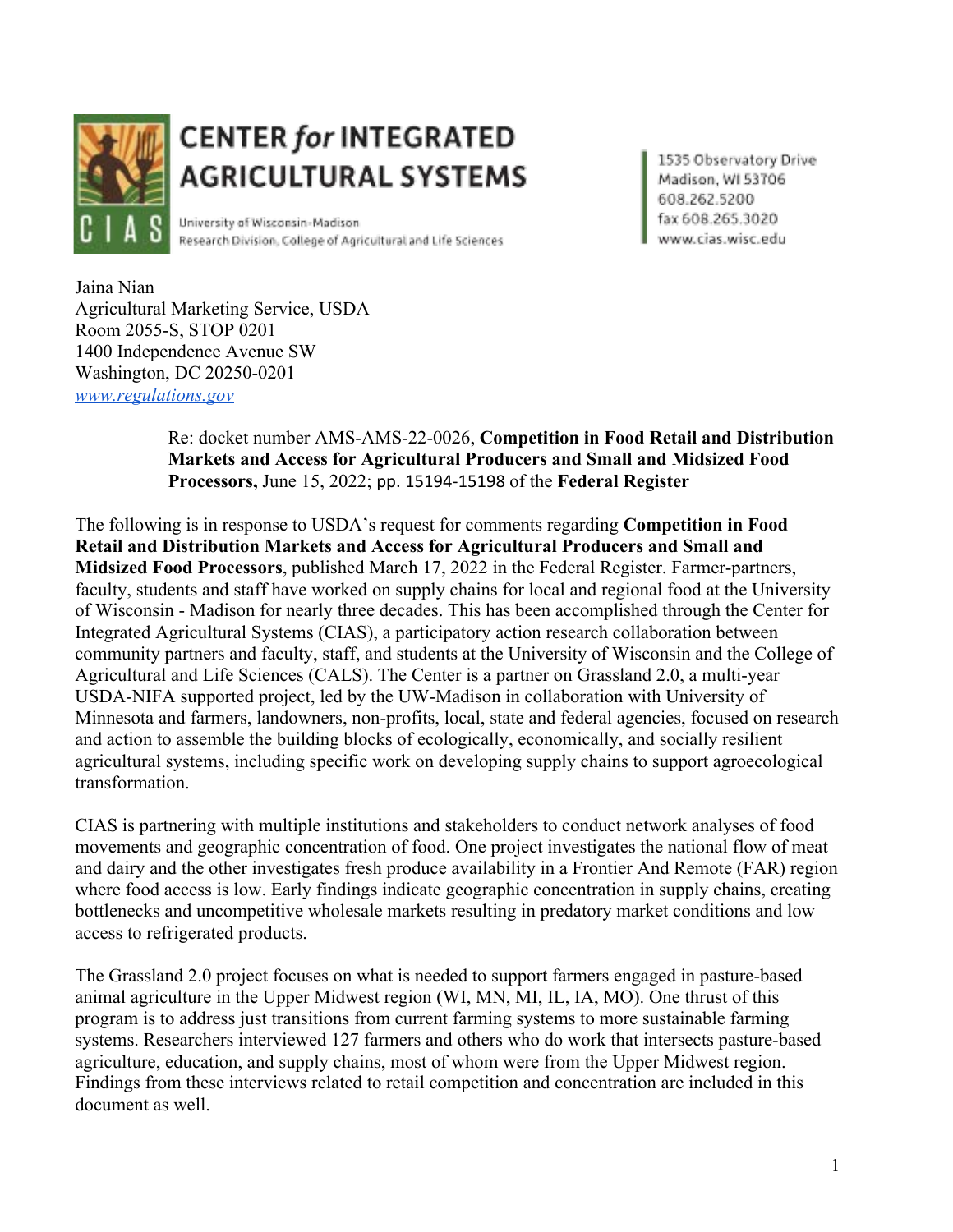In our earlier comments to the Request for Information on "America's Supply Chains" (No. AMS-TM-21-0034) (86 FR 20652) we requested that USDA and other relevant agencies and where necessary, Congress, update, monitor and enforce new rules for 21st century food systems to manage systemic risks across supply chains.

"Market rules need to be updated so that they respond to the many technological advances of the last fifty years that have changed how food moves, how information flows through the food system and how the Nation responds to the risks we face in this century. New government rules to support competitive markets must be accompanied by systems-based monitoring and robust enforcement. Competitive markets are fundamental to food system resilience because they add redundancy to the food system through self-organization. That is, competitive markets are those that have the right conditions for new businesses to emerge and flourish in response to community needs.

Improving information flow is a high-leverage strategy to develop resilience in the food system. For a regional food economy to thrive, we need democratized information infrastructure that improves supply chain transparency, protects data, ensures affordable access to data and digital tools and allows for data portability to reduce information asymmetry. All businesses in a supply chain need access to the information in that chain, not only the businesses most able to pay for it."

## *Policy Responses*

*(2) How do concentration and size in the food retail and distribution markets affect the ability of agricultural producers and processors to access the retail marketplace? Are agricultural producers and SME food processors that serve local and regional markets affected differently? Are there regional and other demographic variations to any of the impacts? Please describe specific experiences and challenges, if possible.*

*(17) Are there any other aspects of the regulatory environment that affect retail market competition and access to retail for producers and SME processors? Are there specific elements of these requirements that could be more effectively tailored? What types of resources would be helpful to assist SMEs with compliance?*

Concentration in the processing industry has led to the proliferation of extremely large processing plants. These plants are regulated in the same way as SME processors, making it difficult for new, and particularly smaller processors to stay in business. For example, an owner of a SME processing plant in Wisconsin who was interviewed for the Grassland 2.0 project shared that because the same regulations applied to large processors were also applied to him, his costs were inherently higher, and that these costs got passed along to consumers as well.

Many interviewees in the Grassland 2.0 project also shared that consolidation in processing industries has created a lack of processing capacity and decreased the accessibility of processing facilities, particularly for small and medium-sized farms. Consolidation in dairy processing has led to higher milk hauling costs. Likewise, many Midwest farmers raising animals for meat report having to schedule a processing slot before their animals are born and to drive many hours to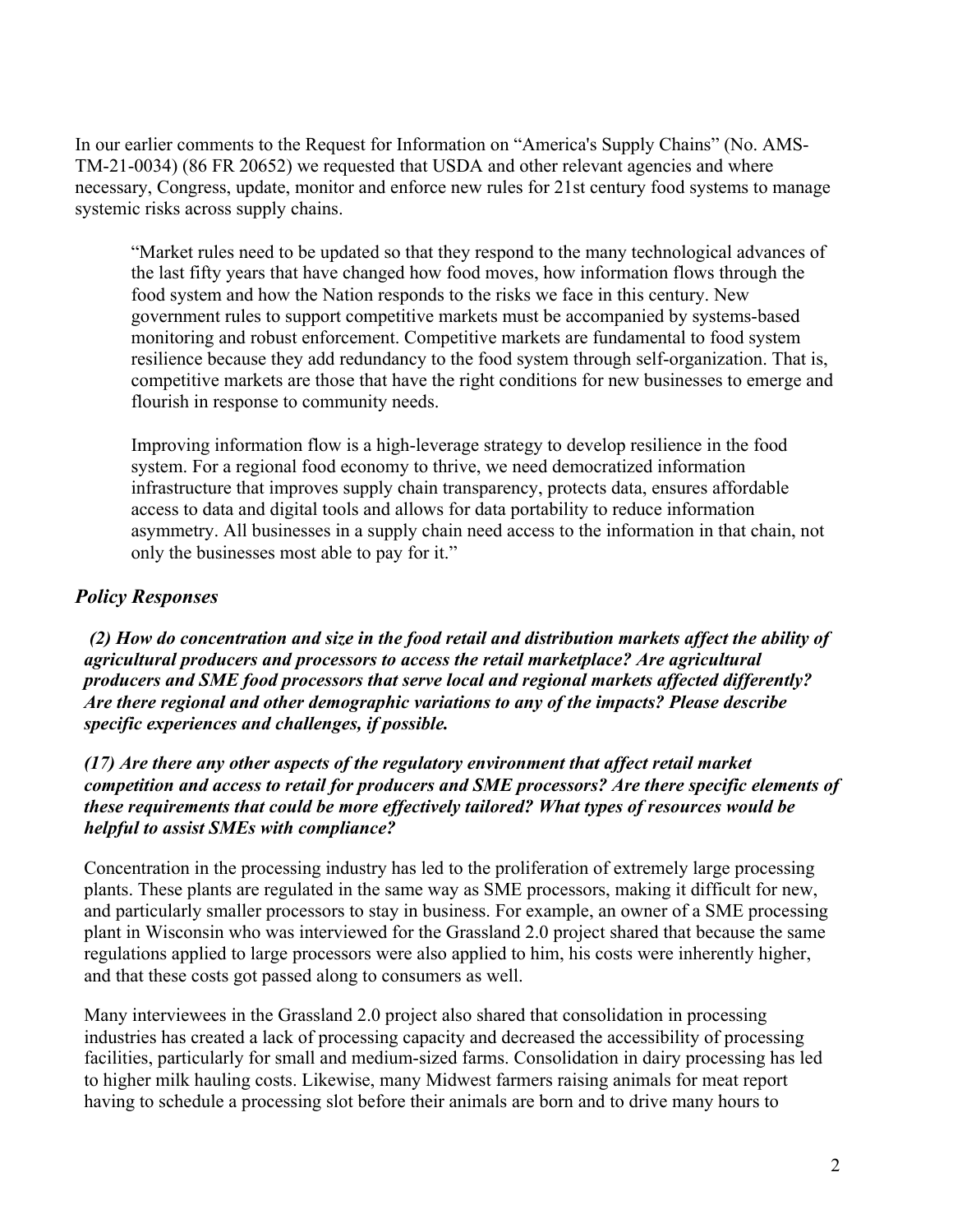processing plants. This is putting farmers out of business, discouraging beginning farmers, and presents an animal welfare concern as longer trips to processing facilities put more stress on the animals.

For many beginning or underserved farmers, raising smaller animal species is an easier, less-costly entry point into farming than raising cattle. However, accessing processing for animals like goats and sheep is even more challenging due to higher processing costs, the different technical skills needed for processing smaller animals, the lack of access to specialized processing facilities like Halal processing, and processors increasingly specializing in a single type of meat. While access to processing for smaller animals is often more difficult, accepting a wider variety of animals can create an economic opportunity for processors by helping to reduce bottlenecks due to seasonality in processing for beef cattle.

Regulations around processing plant certifications are also exacerbating issues with access to meat processing. Only ~25 states allow state-certified meat processing facilities in addition to those certified by the USDA, which reduces the number of processing options. Another barrier is that certain markets require farmers to use USDA facilities. This includes farmers who wish to sell across state lines or through Federal institutional purchasing programs (e.g., Tribes who wish to supply meat to their communities through the FIDPR Federal food distribution program).

"These meat giants are so powerful. They've just monopolized so many different things that it's really hard for anybody else to compete…they can come in and they can name their price [and] you won't have anybody else to sell [to] because [they're] your only market. By owning the processing facilities they've monopolized on many levels. There's not a choice for the farmer anymore. Then there's not a choice for the worker anymore. We don't have the small butcher shops in our little towns, there's not a choice…There were record beef prices during COVID at the grocery store [while] all the farmers were getting record low prices [because of the processing bottlenecks]…[The companies] trick the price so the farmer doesn't get paid a fair wage" –Pork farmer, Wisconsin

"One of my friends called me a couple weeks ago he said, 'my business has been great, I'm making money at it, I've got a great customer list. But…if I've got no place to process [the cattle], I'm out of business,' and so he's literally leaving the business. Others, they're just holding back on production. [The processors] can't meet the demand, they're just turning people away. Yeah, it's a shame when there's an economic opportunity like that and people are having to pass it up." –Agricultural lender, Wisconsin

"If I were to tell the farmer, 'start doing this and you won't even be able to butcher for two years.' That would give somebody pause to think 'even if I do this right, can I process it and sell it?' That's an issue." –Livestock farmer, Wisconsin

Interviewees proposed the following solutions

- Regulate SME and large processors differently
- Hire more USDA inspectors for meat processing plants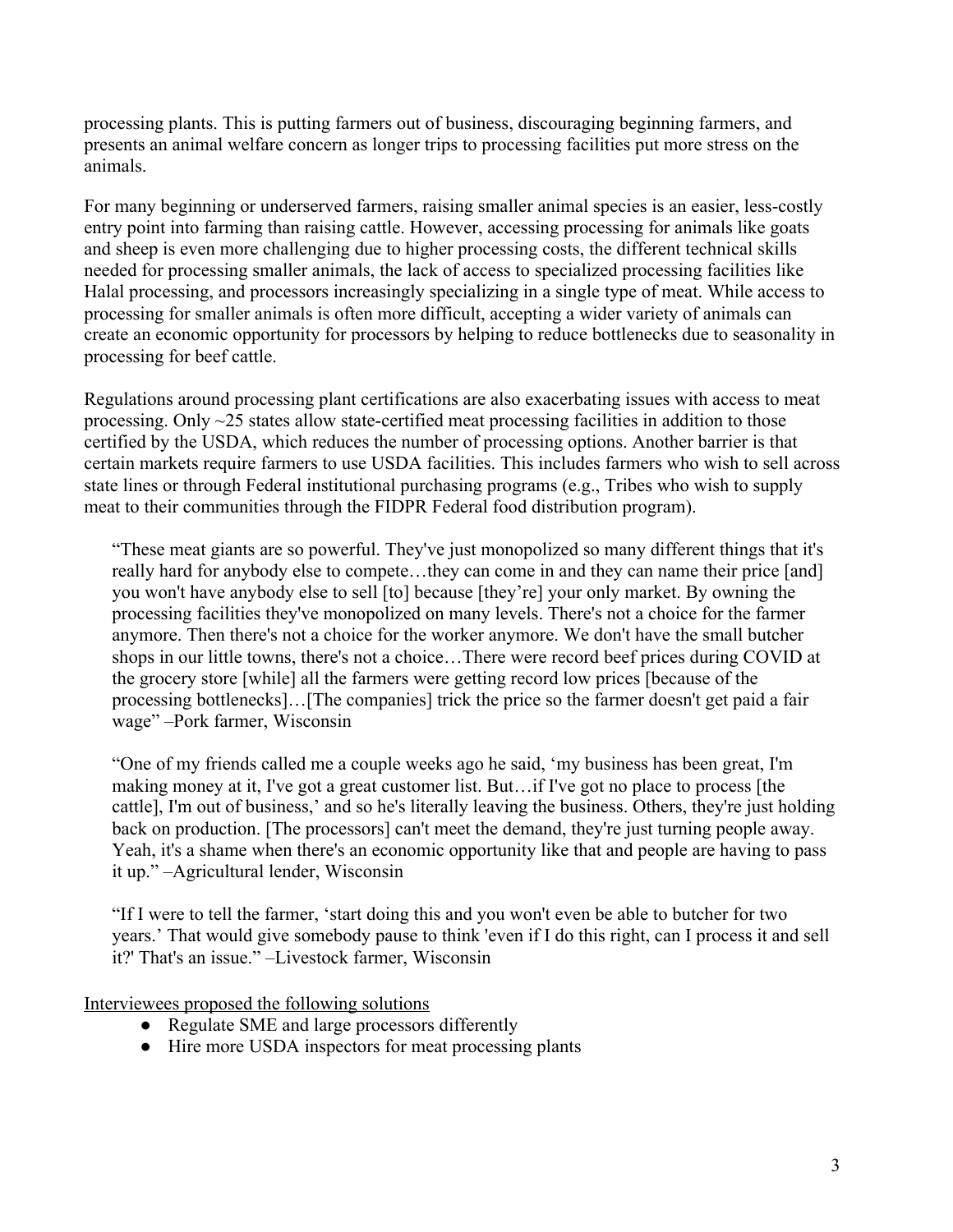- Build more USDA-certified facilities, easing restrictions on state/local facilities, and easing restrictions on which facilities farmers can use based on their end-consumers (e.g., Local Processing Act, PRIME Act)
- Provide funding for SME processors e.g., through the Food Supply Protection Act or the Value-Added Producer Grant program

*(5) How are workers, consumers, other small businesses, communities, and others along the food supply chain affected by concentration or potentially anticompetitive practices in food retail and distribution markets? What effects do concentration and potentially anticompetitive conduct have on food prices, quality and safety; distribution and accessibility to healthy foods, and food and nutrition security; and worker empowerment, equity for underserved producers, and environmental sustainability?*

Interviewees in the Grassland 2.0 project emphasized that the consolidation of agribusiness retailers has allowed companies to lobby for policies that support their bottom lines by externalizing costs they would otherwise pay onto taxpayers. This enables further consolidation to the detriment of small and mid-sized farmers, agricultural workers, and the public.<sup>1</sup>

For example, it has been estimated that between 1997 and 2005, subsidies for corn and soy production have saved Tyson \$288 million per year on feed costs for chicken, alone.2 Unsurprisingly, the meat processors have spent a great deal of money lobbying to protect these policies.<sup>3</sup> The structure of corn and soy subsidies (currently supported through crop insurance programs) externalizes costs that companies would otherwise pay onto taxpayers and the government. Because crop insurance covers both price and yield loss, the cost of the crop insurance program increases as production increases and prices drop, meaning that taxpayers increasingly front market costs that would otherwise be borne by industry: between 1991 and 2017, taxpayer subsidies for crop insurance have increased from \$300 million to \$6.1 billion.<sup>4</sup>

Policies like crop insurance also exacerbate inequities, making it difficult for small to mid-sized farmers, farmers of color, beginning farmers, and farmers farming non-commodity crops to stay in business. Crop insurance is structured to benefit large, commodity farms and CAFOs (which provide the cheap products that large benefit agribusiness retailers) over smaller farms or farms raising grassfed livestock or other types of crops. It is the only Farm Bill program structured such that payments are linked to acreage and not capped or adjusted for income. As a result, the largest, wealthiest farms receive the highest payments. In 2017 and 2018, only 4.1% of US farms were classified as large, very large, or corporate, yet these farms received half of the crop insurance payments.<sup>5</sup> These farms are then able to access more credit and outbid smaller farmers for land, exacerbating farm consolidation and land access issues for beginning farmers. Moreover, it creates a market environment that

<sup>1</sup> Howard, P. H. (2019). Corporate concentration in global meat processing: The role of feed and finance subsidies. *Global meat: Social and environmental consequences of the expanding meat industry*, 31-53.

<sup>2</sup> Starmer, E., Witteman, A., & Wise, T. A. (2006). *Feeding the factory farm: implicit subsidies to the broiler chicken industry* (No. 1434-2016-118836).

<sup>3</sup> Howard, P. H. (2019). Corporate concentration in global meat processing: The role of feed and finance subsidies. *Global meat: Social and environmental consequences of the expanding meat industry*, 31-53.

<sup>4</sup> https://sustainableagriculture.net/blog/farm-subsidies-encourage-big-get-bigger/

<sup>5</sup> https://www.conservationfinancenetwork.org/2020/04/08/the-case-for-crop-insurance-reform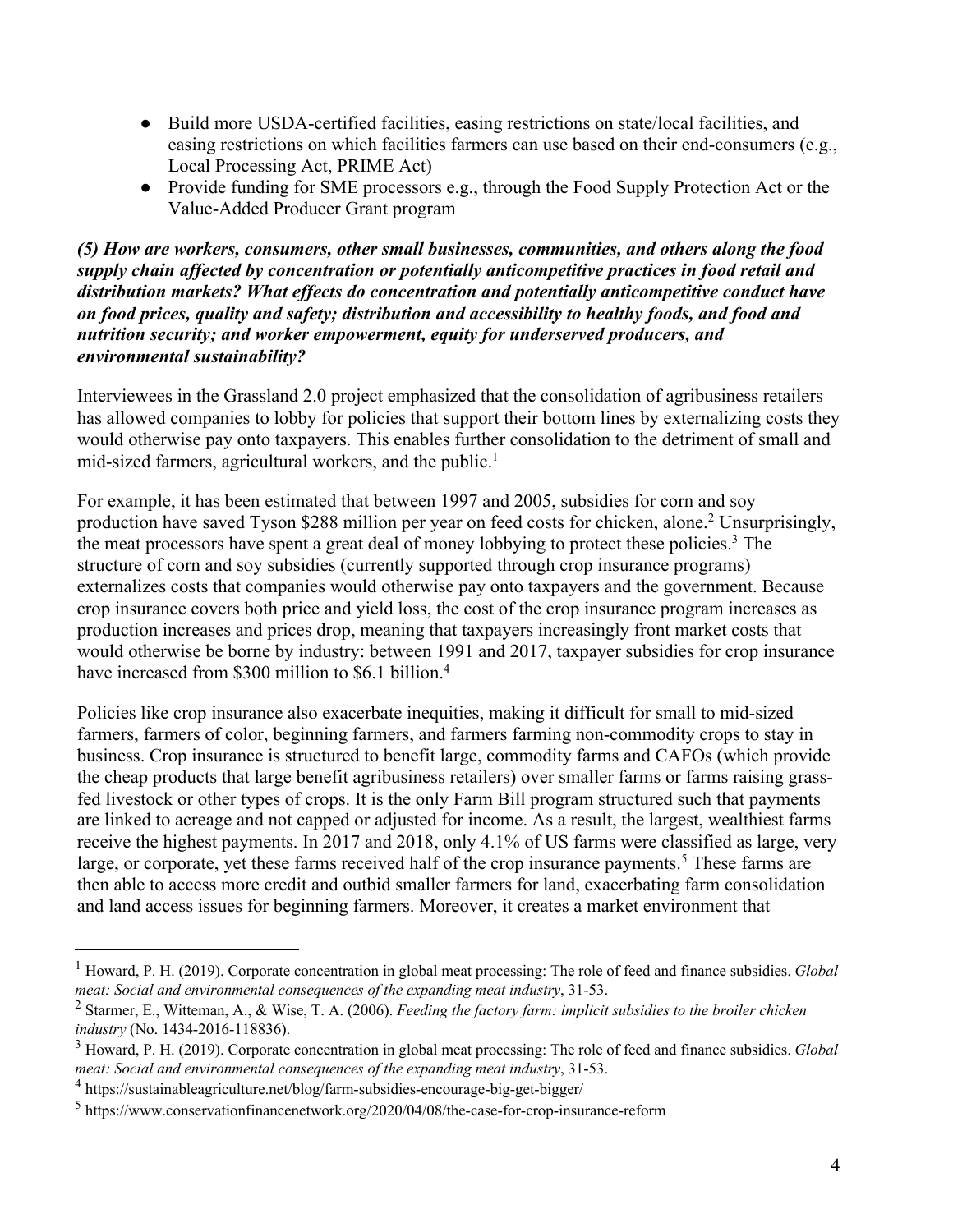disincentivizes farmers from growing anything other than commodity crops, externalizing the steep environmental costs of corn/soy production and raising animals in confinement onto taxpayers and farmers. For example, the cost of soil erosion due to corn and soy in Iowa is estimated to cost Iowa farmers \$1 billion per year.<sup>6</sup> The emphasis on corn/soy production as opposed to more nutritious food also supports the proliferation of cheap, highly-processed foods which contribute to the obesity epidemic, disproportionately impacting the health of communities of color.<sup>7</sup>

Crop insurance also disproportionately benefits white farmers over farmers of color. Because of a long history of discrimination against farmers of color white farmers tend to own larger expanses of higher quality land.<sup>8</sup> This allows them to more easily grow resource-intensive crops such as grains and oilseeds. As a result, white farmers grow 98.6% of all grain and oilseed crops and receive 97.8% of all government payments.9

"Crop insurance came along and ethanol came along, and that sucked the life out of grazing here in Illinois, because that puts a floor under what you're going to make or props prices up." – Beef farmer, Illinois

"I know so many farmers that just are pretty much completely fed up with cash crop farming. More and more farmers are not being profitable in farming grains [but] whenever grain prices go up, we see land taken out of pasture planted to corn...there really isn't as big of an economic motivation on transitioning away from corn and beans when we still have federal crop subsidies and crop insurance...There is a safety net for those farmers that is really hard to break free from. There are no other government safety nets for grazing. Nothing that compares to the subsidies given to grain farmers." --Non-profit employee, Iowa

"Even the large ag farmers [are] on welfare…If they don't get supplements (crop insurance) from the government, they will die." –Farmer, Illinois

"I think crop insurance [is] what's kept the land price up around in our county. If you took that away, maybe I could have had cattle in this county, but at \$12,000 an acre ground, you just can't pencil having cattle let alone even row crop at those prices, especially if you're starting out." –Beef farmer, Illinois

Particularly in the meat industry, many farmers' profits have shrunk and consumer costs have increased as corporate profits have grown. This creates a false tension between farmers and consumers and farm owners and workers which can obscure the role of corporations in creating this tension. As farmers' profits decrease, many farmers struggle to pay their workers a living wage. They

<sup>6</sup>https://www.desmoinesregister.com/story/money/agriculture/2014/05/03/erosion-estimated-cost-iowa-billionyield/8682651/

<sup>7</sup> Morland, K. & Wing, S. (2007). Food Justice and Health in Communities of Color. *Growing smarter: Achieving liveable communities,.environmental justice, and regional equity.* 171-188. And Alkon, A. H., & Agyeman, J. (Eds.). (2011). *Cultivating food justice: Race, class, and sustainability*. MIT press.

<sup>8</sup> Horst, M., Marion, A. Racial, ethnic and gender inequities in farmland ownership and farming in the U.S.. *Agric Hum Values* **36,** 1–16 (2019). https://doi.org/10.1007/s10460-018-9883-3

 $9$  Ayazi, H., & Elsheikh, E. (2015). The US Farm Bill: Corporate Power and Structural Racialization in the US Food System. *UC Berkeley: Othering & Belonging Institute*. Retrieved from https://escholarship.org/uc/item/55v6q06x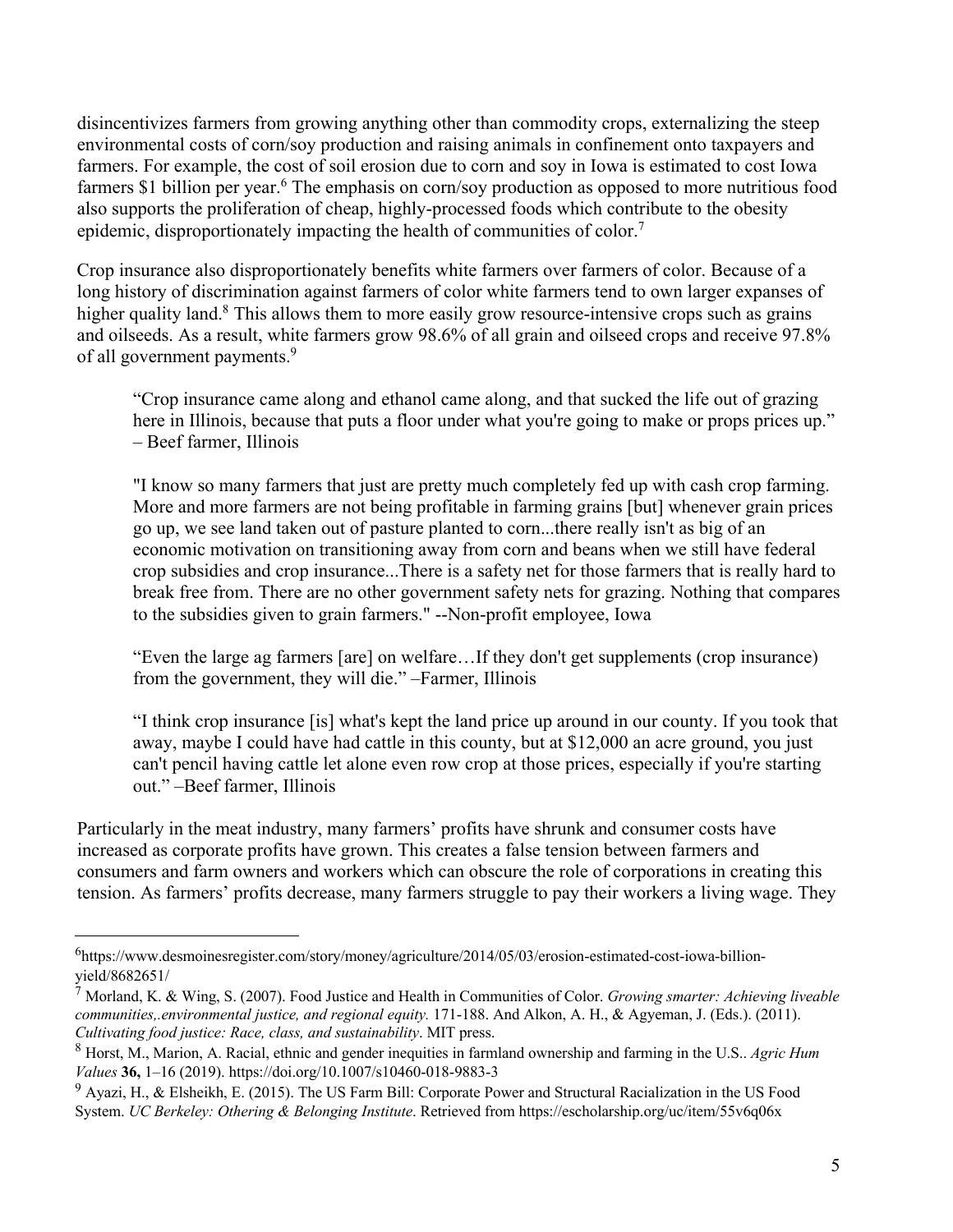may also become increasingly reliant on price premiums (such as organic or grass-fed) that a large number of consumers can't afford, limiting the accessibility of healthy, environmentally sustainable, and/or locally-produced food.

"When I was in high school, the farmer received on average 45 cents of every dollar the consumer spends. Today the farmer is receiving…16 to 18 cents…Where has that 30 cents gone to? It's basically went to the middleman, whether it's private corporations or private individuals. They're building their wealth very fast, where the farmers are not. So really the consumer is paying too much for the products they're receiving versus what the farmer is receiving." –Dairy farmer, Wisconsin

"I think it's hard to have a just food and farming system if we don't redistribute some of the wealth from the massive corporations that profit off the food system. I think we get stuck in the weeds of talking about farmers versus farm workers and small business owners that don't want to see the tipped wage go away, [and] we ignore the fact that there's so much money being made in the food system all the time, every day. No matter what the economy looks like, money's being made in the food system…we need to be breaking up…those monopolies that make it so everyone down the line just gets pitted against each other…The money is not coming down the line in the food system, yet the food system is profitable." –Professor of Food Studies, New York



*Figure 1. Data from Phil Howard (L10) showing significant acquisitions across the three largest meat processors in the US combined with White House data (R11) on meat processors' profitability during the same time period.*

Concentration in the meat processing industry makes it easier for companies to exploit and underpay workers. Consolidation increases the ability for companies to lobby for limited workplace protections and decreases workers' bargaining power. As companies consolidate, it becomes easier to fire dissenting workers and recruit a workforce that is less willing or able to organize (e.g., immigrant

<sup>10</sup> https://philhoward.net/2017/06/21/consolidation-in-global-meat-processing/

<sup>&</sup>lt;sup>11</sup>https://www.whitehouse.gov/briefing-room/blog/2021/09/08/addressing-concentration-in-the-meat-processing-industryto-lower-food-prices-for-american-families/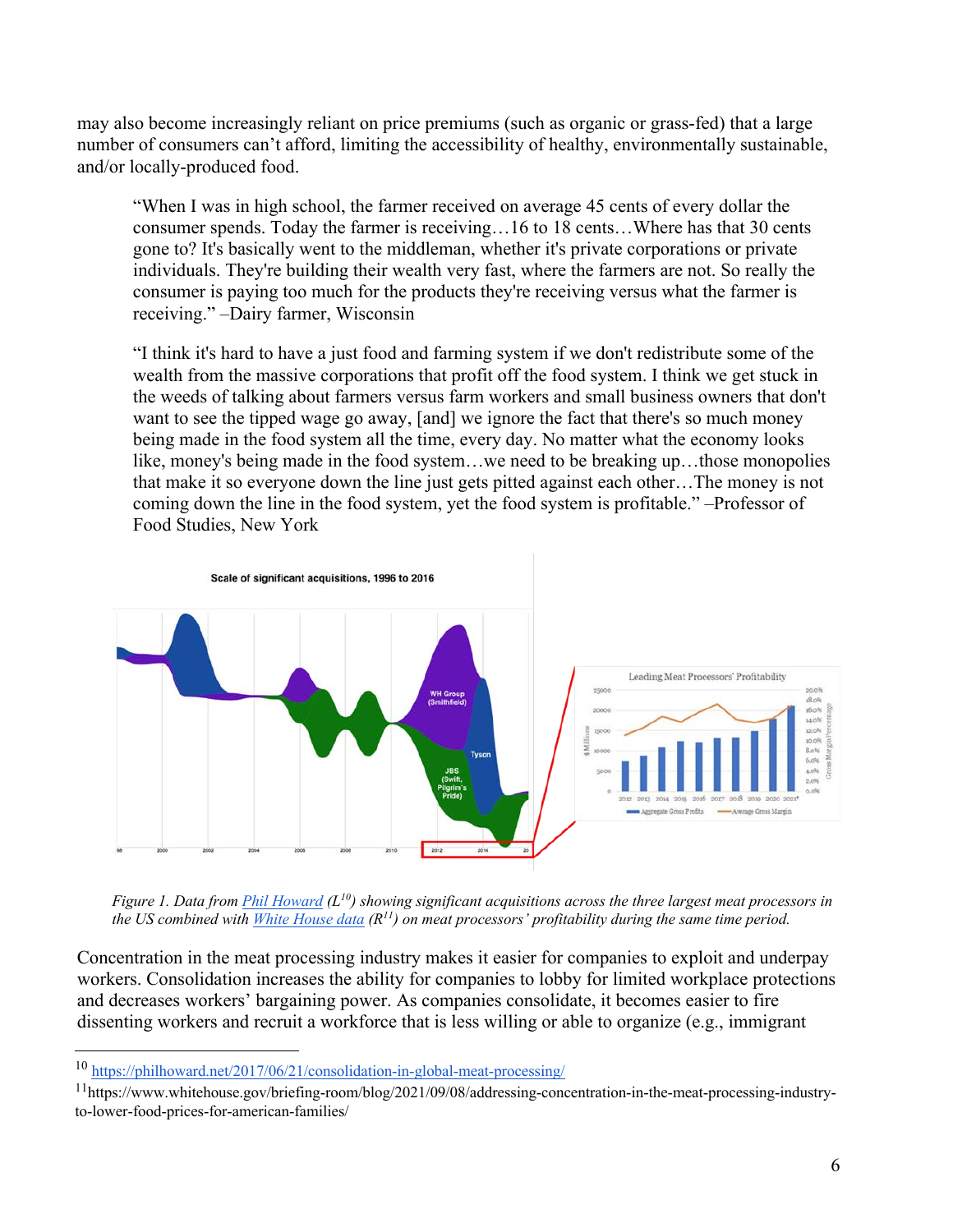labor) and it limits workers' ability to choose a different company with better workplace conditions. As a result, meat processing has gone from a middle-class job to an incredibly hazardous and lowpaying profession. Union membership among meatpacking workers has dropped from 90% in 1952 to 18% in 2020, and wages have fallen from \$25/hour in 1974 to \$19 per hour in 2021, adjusted for inflation. <sup>12</sup> This is also a racial justice issue as the majority of the labor force in meat processing is black or Latinx immigrant workers.<sup>13</sup>

Today, the meat processing industry is one of the most dangerous industries, with workers frequently experiencing debilitating injuries from repetitive stress or exposure to chemicals as well as horrific injuries involving amputation or death. Workers in some processing plants are prevented from basic necessities like the ability to take bathroom breaks and workplace safety is poorly regulated with no set of workplace protections specific to meat processing. Moreover, OSHA fines for workplace violations amount to just a tiny fraction of company profits (e.g., \$40-\$175,000 fines for multiple violations resulting in worker deaths, compared to companies with several billion dollars in annual profits), doing little to incentivize compliance.<sup>14</sup>,<sup>15</sup> The costs of underpaid workers and healthcare hazards in the workplace are also increasingly externalized from companies onto taxpayers, as underpaid workers are forced to use emergency room services for health emergencies and rely on food assistance and subsidized housing.16

Industry consolidation also decreases food security and increases waste throughout the food system. As we saw during COVID, consolidation in industries such as meat processing can exacerbate the spread of diseases and can cause supply chain disruptions when plants experience shutdowns due to worker illnesses or food safety issues.<sup>17</sup> This also causes financial challenges for farmers, particularly those raising animals in confinement as input costs, e.g., from feed are high (pasture-based farms are more resilient because their input costs aren't as high, enabling them to afford to keep animals for longer during crises). During COVID this created massive food waste and animal rights issues. For example, at least 300,000 hogs were euthanized, wasting those animals' lives as well as the resources used to grow them and removing 29,000 tons of pork from the food supply.<sup>18,19</sup>

**(15)** *Describe the role that label claims and labeling standards play in access to retail markets for agricultural producers. Are public or private resources sufficiently available for smaller agricultural producers seeking to develop or use labels? Do labels standards, verification, and enforcement appropriately support access to markets for agricultural producers and SME processors? Are there any instances when a larger supplier used, including potentially misused, a* 

Impacts\_FINAL\_Addended.pdf

<sup>12</sup> https://www.theguardian.com/environment/2021/nov/16/meatpacking-industry-covid-outbreaks-workers

 $13$  Ibid.

<sup>14</sup> Ibid.

<sup>15</sup> https://www.splcenter.org/sites/default/files/Unsafe\_at\_These\_Speeds\_web.pdf

<sup>16</sup> Ayazi, H., & Elsheikh, E. (2015). The US Farm Bill: Corporate Power and Structural Racialization in the US Food System. *UC Berkeley: Othering & Belonging Institute*. Retrieved from https://escholarship.org/uc/item/55v6q06x

<sup>&</sup>lt;sup>17</sup> Dickerson, A. M. (2022) Protecting The Pandemic Essential Worker. 85 Law and Contemporary Problems 177-199

<sup>18</sup> https://www.agri-pulse.com/articles/14018-number-of-hogs-euthanized-due-to-covid-19-impacts-still-unknown

<sup>19</sup>https://farmaction.us/wp-content/uploads/2021/05/Hendrickson-et-al.-2020.-Concentration-and-Its-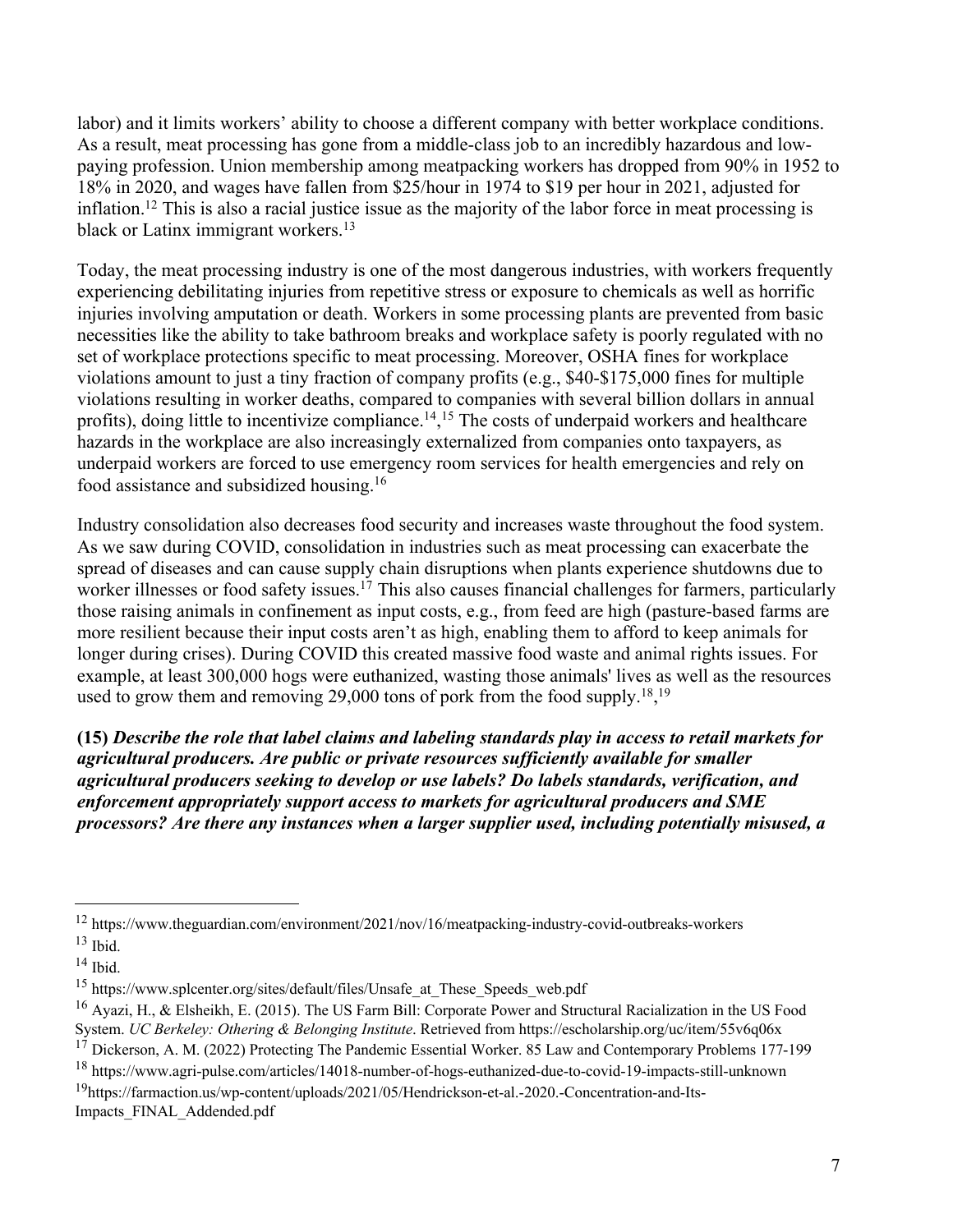#### *label to gain market access or advantage over smaller producers or SME processors? Please share concerns and recommendations, if any.*

Interviewees in the Grassland 2.0 project expressed frustration with current country of origin labeling laws which allow meat raised in other countries but processed in the US to be labeled as a US product. These laws limit marketing opportunities for US farmers raising grass-fed animals and deceive consumers who want to support American farmers, however they have remained in place largely due to lobbying from multinational meat companies.<sup>20</sup>

"The grass-fed sector…is greatly impacted by…country of origin labeling. When you go to a market store…so much of our grass-fed beef is coming in from other parts of the world and labeled 'product of the USA.' That's a confusing piece for consumers. [If amendments were made to country of origin labeling laws] we would be able to tell (consumers) that their beef is coming from the United States and that's something they can really believe in and be assured of." –Conservation professional, Illinois

"[Country of origin labeling laws allow meat from other countries to] flood the market [and] severely undercut U.S. production…There are plenty of brands…bringing those products without really telling the full story." –Agricultural finance professional, Wisconsin

#### *(18) How can antitrust and market regulation and enforcement, including relating to mergers, unfair practices, and price discrimination, do more to address competition concerns in food retail and distribution markets? Should Federal and state antitrust enforcers place greater emphasis on adverse consequences of buyer power? Should greater attention be paid to information asymmetries and preferential access to data? How could USDA utilize its regulatory and enforcement authorities more effectively?*

Much of the work to date on concentration in the food system focuses on concentration of ownership. CIAS research looks at geographic concentration and its impact on supply chains. This analysis is accomplished through publicly available data, open-source algorithms, and coupled with qualitative methods. These are the means by which large companies manage their proprietary data and information and plan their own operations and networks to achieve their business goals. We suggest that the public sector would benefit from similar network planning to support public goals, such as supporting competitive wholesale markets in low food access regions. USDA-AMS could provide such analysis on a five-year basis, coinciding with the release of Commodity Flow Survey data. This would assist policy makers in monitoring progress and targeting public investment in moderating market concentration.

Megan Konar at University of Illinois at Urbana Champaign and colleagues have developed a method to assess food flow using Commodity Flow Survey data. She and CIAS worked together to curate the CFS data to get a snapshot of meat and dairy supply chains for 2017. Cold chain products moving by truck were pulled out of these CFS data. We used data for SCTG 5 (meat, starting at the abattoir and moving to market) and SCTG 7 (a proxy for the full dairy supply chain). Konar's lab then downscaled CFS data to represent county-level nodes using machine learning. The network statistics were then

 $^{20}$  Howard, P. H. (2019). Corporate concentration in global meat processing: The role of feed and finance subsidies. *Global meat: Social and environmental consequences of the expanding meat industry*, 31-53.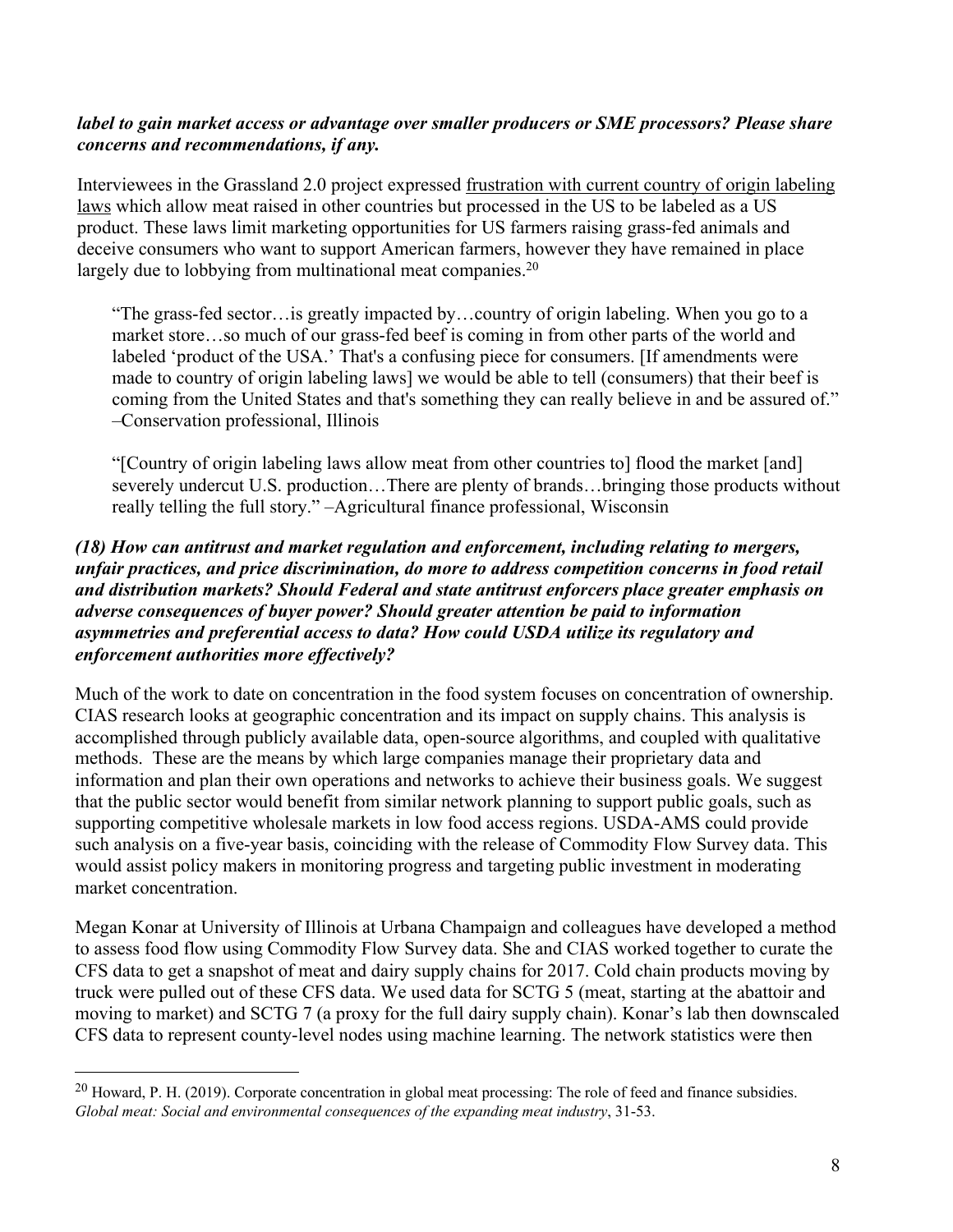generated and applied to understand the supply chain network structure in 2017 for these two key food categories.

Centrality is one key logistics algorithm that private companies use to determine strengths and weaknesses in their proprietary supply chains. It is a measure of the importance of a node to the overall network. This study looked at how connected counties are to other counties and their importance in the overall supply network. Early findings on geographic supply chain concentration for the dairy industry are telling. We found that large scale dairy supply chains are concentrating in these counties, factoring out differences in county acreage and population density:

- Imperial, CA
- $\bullet$  Inyo, CA
- San Bernadino, CA
- Chataqua, NY
- Kern, CA
- Shelby, TN
- Fayette, TN
- Tipton, TN
- Webb, TX
- Riverside, CA
- Philadelphia, PA

These eleven counties represent the "brittle edge" of dairy supply chains and in 2017 were critical to the flow of dairy nationwide. Should they be directly disrupted, downstream impacts to dairy availability could be considerable. Every effort should be made to ease the reliance on these counties for dairy and support geographic resilience by ensuring fair market access to regions spread out across the country.

Using the network statistics generated by this analysis, it is also possible to compare regional differences in supply chains. We compared the dairy supply chain centrality of ten counties in the Los Angeles region to thirty-two counties in the Minneapolis region, again controlling for acreage and population density. Four Southern California counties overshadow all the other counties: Imperial, San Bernardino, Kern and Riverside. Policy to readjust geographic concentration is needed to ensure system resilience.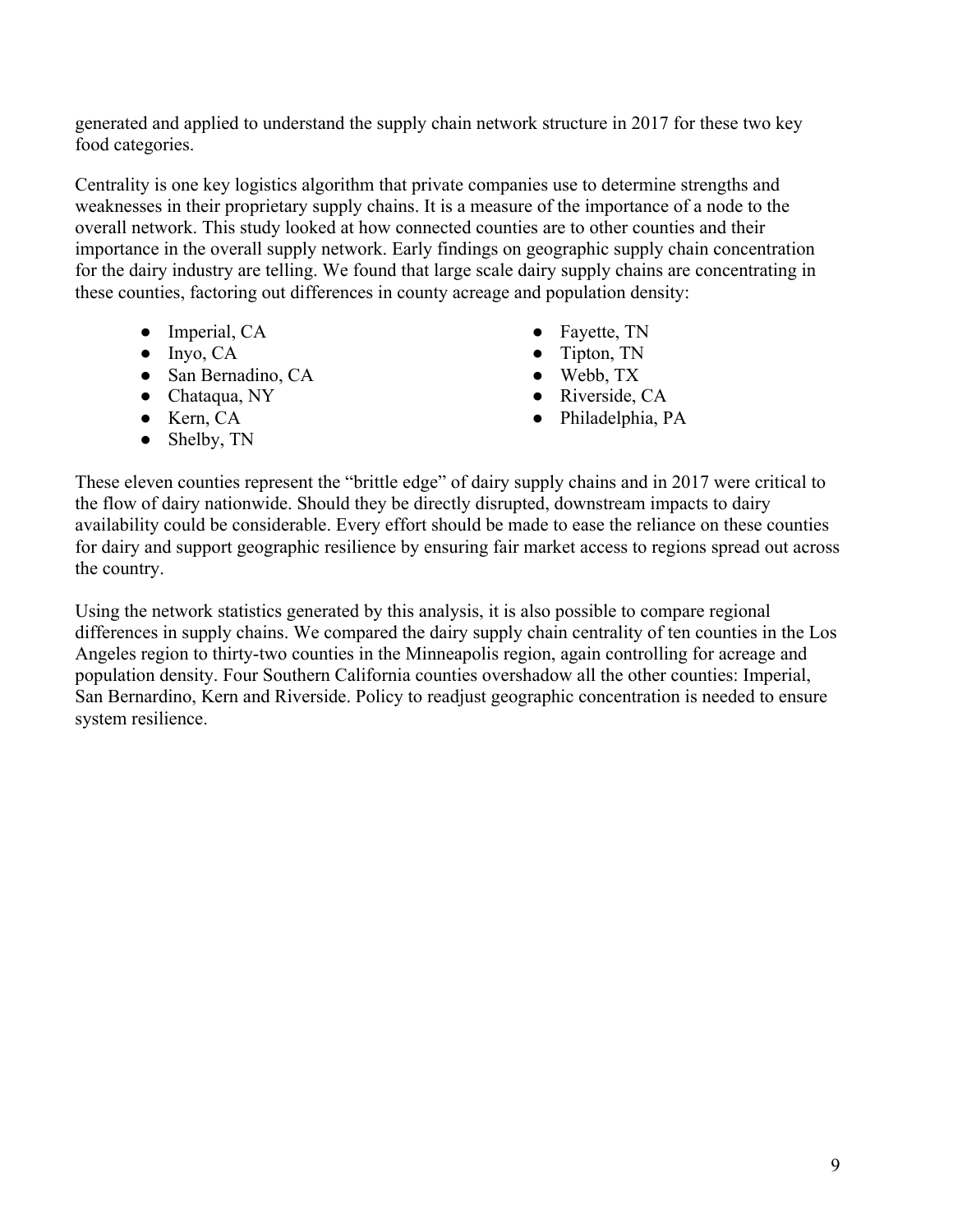

*Figure 2. Comparing county centrality measures between two population regions is informative. The counties in the Los Angeles region and the Minneapolis region demonstrate the different scales that operate in dairy. Los Angeles region dairy supply chains are considerably more important to the national dairy flow than is the Minneapolist region.* 

Large cooperative and private processors have increased their share of total processing.<sup>21</sup> Vertical integration has also been increasing in the sector, with retailers moving down the supply chain to control dairy processing, from milk production to sales, bypassing open wholesale markets. As the processor sector becomes more powerful and consolidated it can push their interest in cheap raw materials/ingredients, over the interest of the farmers, who are working to try to get a fair price that adequately covers their cost of production. Dairy overproduction leaves farmers vulnerable to low prices paid for their milk in this increasingly consolidated market. Unfettered vertical integration pushes independently owned community groceries out of business, too. Market and pricing reforms to discourage oversupply to rebalance the markets to better match supply to actual demand are needed.<sup>22</sup> So too, is a comprehensive analysis of how this plays out in different regions across the nation.

Democratizing supply chain logistics and network planning must be readily available to independent food businesses. Information flow to improve supply chain transparency requires affordable digital tools, access to data, and rules that both protect data and ensure data portability. Information infrastructure targeted for independent businesses will reduce information asymmetry in supply chains, giving our members a fair shot at success<sup>23</sup>. The Administration's commitment to the Freight

<sup>&</sup>lt;sup>21</sup> Gould, Brian. 2010. "Consolidation and Concentration in the U.S. Dairy Industry." Choices. https://www.choicesmagazine.org/magazine/article.php?article=123

<sup>&</sup>lt;sup>22</sup> The farmer-led Dairy Together effort seeks implementation of a pricing policy mechanism that would send a strong signal to farmers to reduce production in low price periods. See details on the Dairy Revitalization Plan at https://www.dairytogether.com/resources

<sup>23</sup> Miller, Michelle. "Big data, information asymmetry, and food systems". *Journal of Agriculture, Food Systems, and Community Development* (2021)https://doi.org/10.5304/jafscd.2021.111.017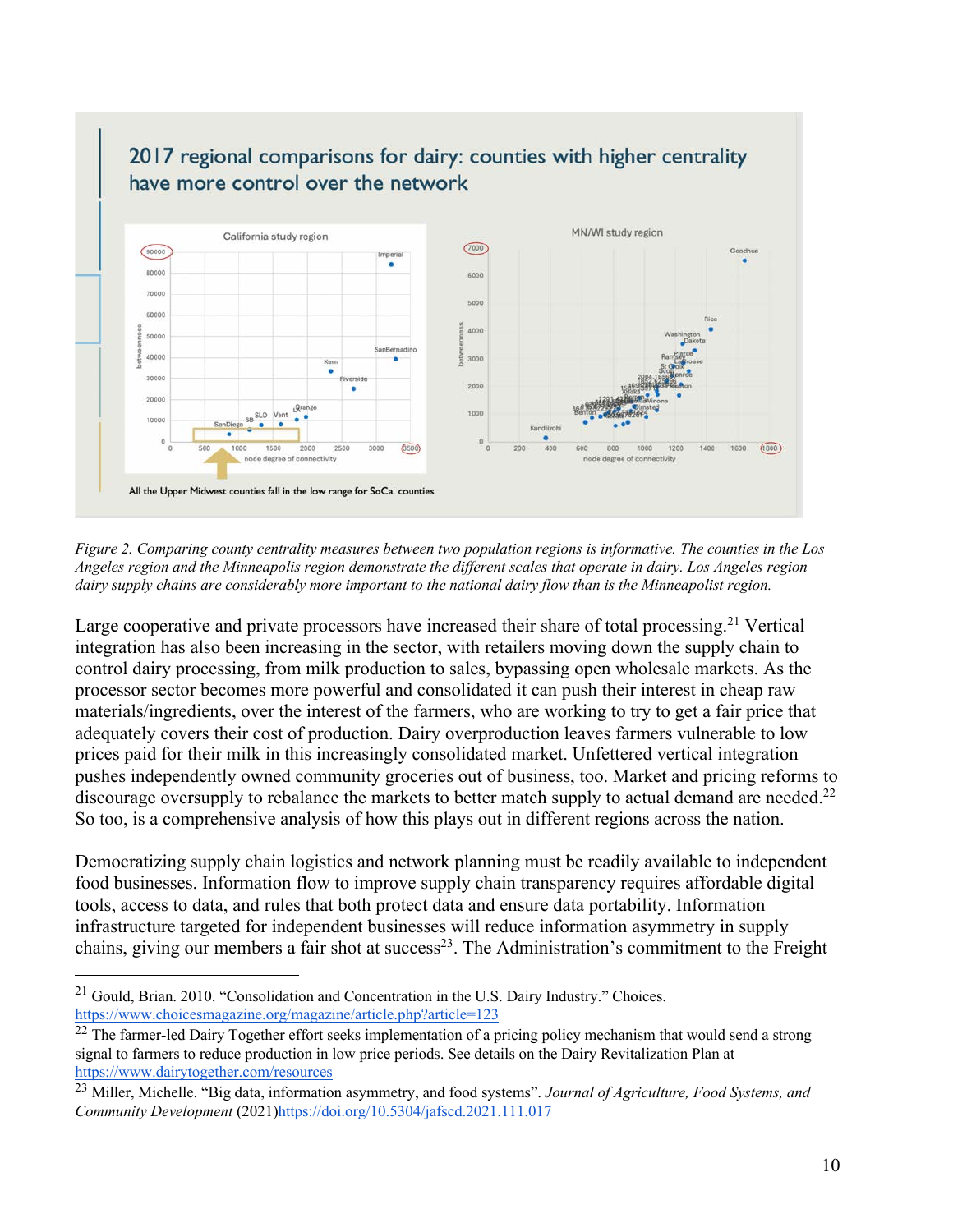Logistics Optimization Works (FLOW) program for the Nation's ocean ports is an example of such a program. FLOW uses federated learning to encourage logistics collaboration. A similar information platform could be created and made available to any food distributor wishing to participate. This would improve food supply chain organization.

Interviewees in the Grassland 2.0 project were very concerned about concentration in ownership, particularly within the meat industry. They made the following policy recommendations with regards to regulations and legislation:

- **Implement legislative action on antitrust.** Increasingly, antitrust issues are addressed through the courts rather than through legislation. This is ineffective because the fines imposed through antitrust lawsuits are minimal in comparison to companies' profits. Helpful antitrust legislation could include legislation that:
	- Prevents vertical integration, e.g., companies can no longer own the animals they slaughter or they can only slaughter one type of meat
	- Prevents companies from merging with others after they own a certain number of market shares
- **Increase the number of antitrust attorneys**, including at the state level. While judiciary action around antitrust is somewhat limited in terms of what it can accomplish, many states entirely lack this kind of judiciary capacity.
- **Increase corporate taxes**
- **Increase oversight over and transparency in checkoff programs** (e.g., the Opportunities for Fairness in Farming Act). Vertical integration has resulted in large agribusiness retailers, including foreign-owned multinational corporations, receiving checkoff money from farmers which they can use to lobby for their own interests (e.g., limiting antitrust legislation) rather than supporting the interests of US farmers or the American food system. As one interviewee shared: "…vertical integration [has] resulted in the checkoffs being a front for corporate interest. To me, it's most clear with…pork because Smithfield owns one in five hogs. It's the largest owner of hogs, therefore it gets most of the pork checkoffs. So the "voice of Americans pork farmers" is really now the acting interest of a Chinese multinational corporation." –University researcher, Connecticut

### *(19) How can predatory pricing by entrenched market participants be better identified and acted upon by relevant enforcement authorities? Can laws that prohibit discriminatory or preferential pricing, such as the Packers and Stockyards Act and the Robinson-Patman Act, play a greater role in preventing predatory pricing schemes, or otherwise promote greater food market access for agricultural producers and SME processors? Please explain.*

The rise of market by-pass, where vertically-integrated food companies maintain their own distribution warehouses and retails, distorts the wholesale market and gives competitive advantage to increasingly larger scale businesses. Multi-tenant markets that support independent business transactions are no longer commonly found in the US. In two decades, 1993-2014, a period marked by intensified data and information control, four companies came to control more than 55% of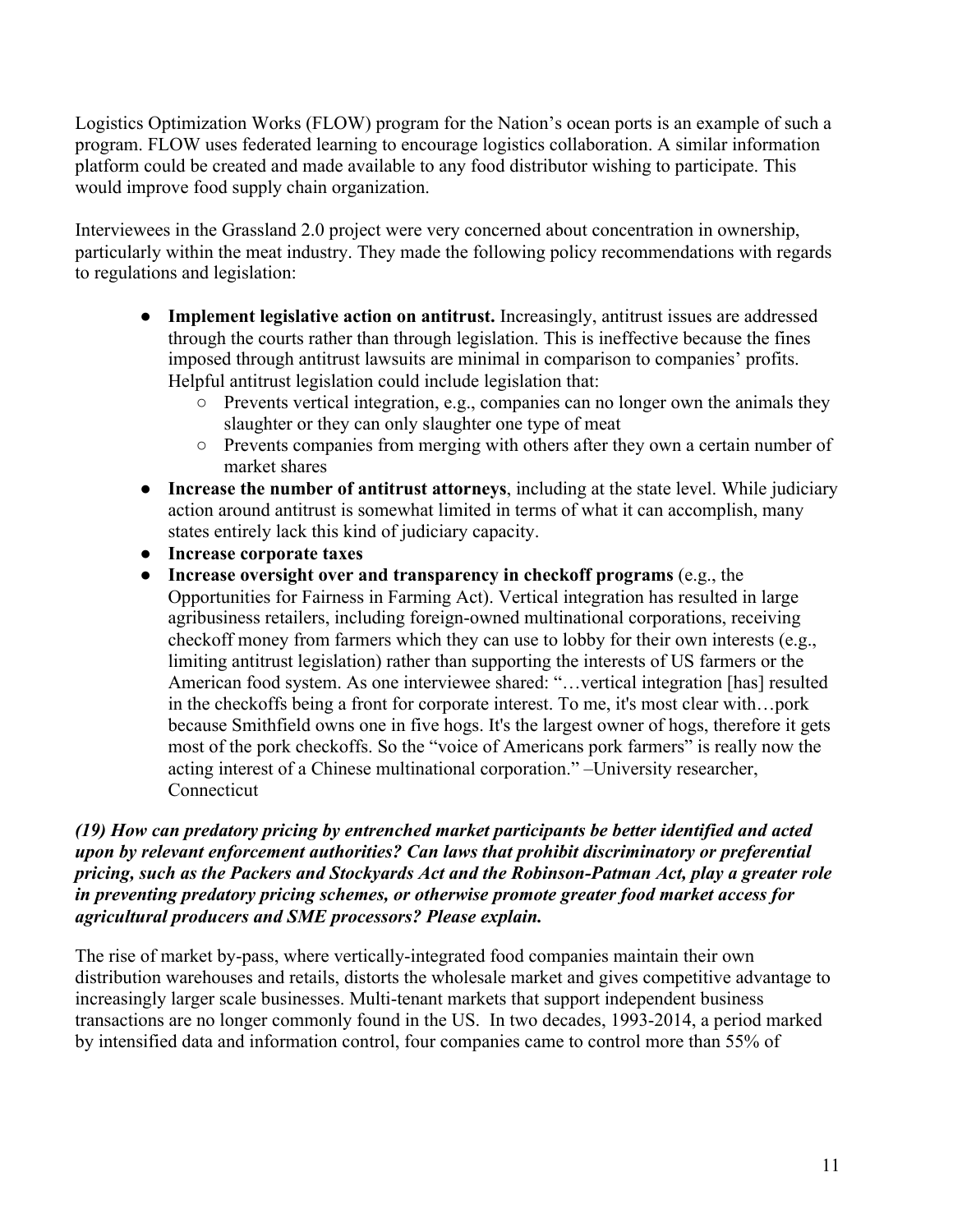grocery sales<sup>24</sup>. Information services in grocery are now dominated by digital business ecosystems that crowd out independent supply chain businesses. How do we democratize digital and physical business-to-business food wholesale, to improve market structure for independent and entrepreneurial grocery?

The Robinson-Patman Act of 1914 was intended to slow the vertical integration of supply chains by slowing "wholesale by-pass", where grocers would purchase products directly from manufacturers of shelf-stable products, and by-pass wholesale distributors. It has been more than one hundred years since this law was enacted and supply chains are organized differently than they were then. We see wholesale bypass in cold chain foods as well as shelf-stable products. Geographic concentration in fresh food production was not an issue in 1914 since it was before the time of refrigeration, interstate highways, and intensive irrigation. Geographic concentration has suppressed business opportunities for distribution companies who operate at a smaller scale and serve independent grocers. It reduces competition between distribution companies because it is more costly for them to participate in a system that relies on tight and efficient logistics to move product cross-country. It also supports vertical integration of supply chains. National and regional grocery chains serving large population centers are positioned to buy in volume and price accordingly.

Predatory pricing is a predictable market response to seasonality as experienced in different growing regions of North America. Temperate growing regions, such as the Northern Crescent, have adequate rainfall to grow many vegetables and fruits, but the growing season is shorter than the growing seasons along the fruitful rim. Government-subsidized irrigation gives regions that are naturally too dry to grow crops the means to outcompete temperate regions. Seasonality and irrigation, combined with refrigeration and efficient transportation give some regions a market advantage over regions that are limited by seasonality.

Consider the ability of warmer, irrigated regions to fill orders on the front and trailing end of the typical temperate growing season. Consumers are willing to pay more for an item when it first comes into season, and then pay more at the end of the season. Growers in temperate regions then face low prices at the height of the season. This can be alleviated to some extent by season extension in temperate regions, but not at the scale that can be achieved on irrigated lands.

It is this geographic concentration in production that now fuels "success to the successful" system imbalances that drive concentration in production, and subsequently in vertically integrated supply chains. Large producers undercut regional producers and acquire a controlling share of the market. They beat regional producers to the market with early harvests, then deflate their prices during the regional harvest, and overprice to recoup losses after the regional product is no longer available. Grocers who serve rural communities operate at a smaller scale than distributors who purchase from these large produce companies, and are unable to purchase sufficient product to access .

Geographic concentration contributes to supply chain brittleness as we witnessed during COVID19, and during periods of extreme drought, or other weather disruptions. Rebalancing food production in

<sup>&</sup>lt;sup>24</sup> Ezeala-Harrison, Fidel, and John Baffoe-Bonnie. "Market Concentration in the Grocery Retail Industry: Application of the Basic Prisoners' Dilemma Model." *Advances in Management and Applied Economics; Athens* 6, no. 1 (2016): 47–67.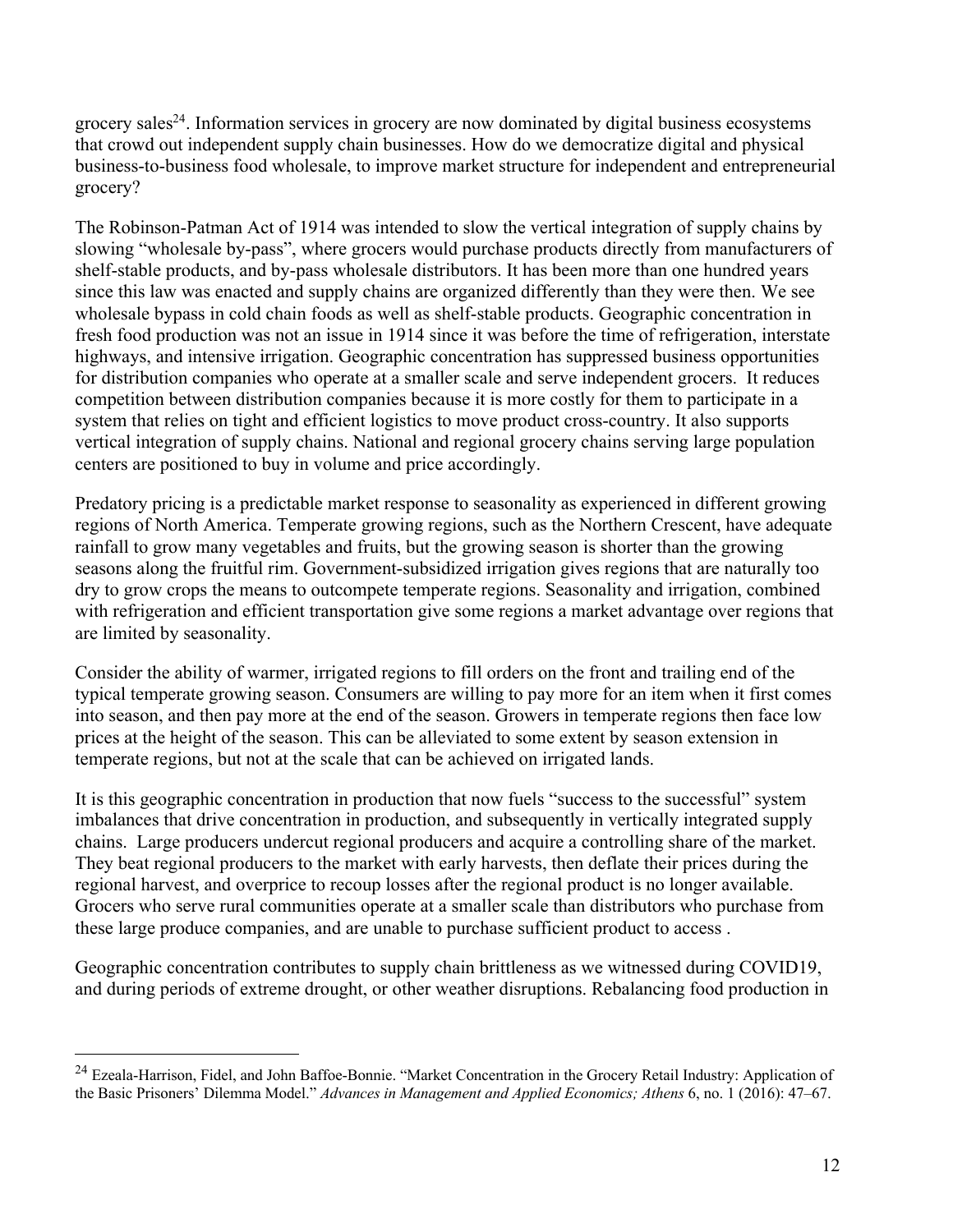

such a way that supports regional food production and distribution to undergird our continental food flow is the fundamental challenge for North American food systems.

*Figure 3. Geographic concentration of production drives predatory pricing and supply chain concentration. Consider the overlap of the Fruitful Rim with EPA-designated ecoregions (Figure2) and urbanization patterns (Figure 3).* 



*Figure 4. Ecoregions in North America do not coincide with current production regions, largely due to geographic concentration of production made possible by public irrigation projects. Regions naturally suitable for seasonal agricultural production experience predatory pricing from Region Ten.*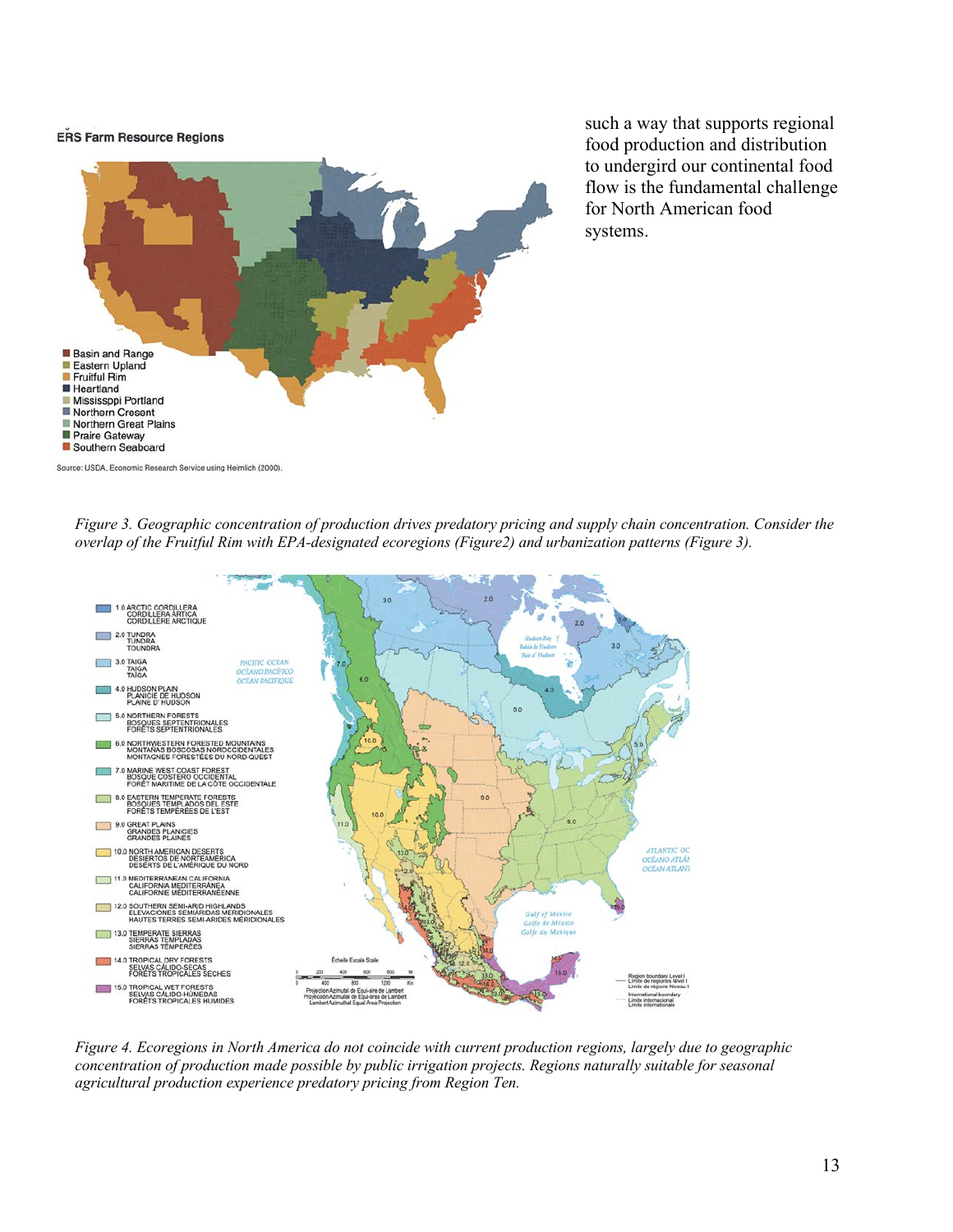

Adapted from Dash Nelson G, Rae A (2016) An Economic Geography of the United States: From Commutes to Megaregions. PLOS ONE 11(11): e0166083 https://doi.org/10.1371/journal.pone.0166083

As our country continues to urbanize, moving food to market is increasingly difficult. A few large companies dominate wholesale food distribution. Through vertical ownership, long-term contracts, and proprietary information, they have a lock on warehousing, refrigeration, trucks, and other assets and set prices accordingly.

Limited midscale logistics infrastructure leaves most farmers beholden to large distribution wholesalers and their terms of doing business. Predatory pricing is rampant in the produce sector, where suppliers with seasonal and scale advantage control markets. The power differential is real between large wholesalers who dominate the market and smaller suppliers who have few or no alternative markets. If wholesalers don't meet contract terms or agreements, the supplier has little room to negotiate. Official protections, such as PACA, may not function as a real protection because smaller businesses may hesitate to file complaints against larger, more powerful actors, for fear of being shut out of future orders and entire markets as unofficial retribution to their complaints.

The National Grocers Association called for a check on supply chain concentration in March 2021<sup>25</sup>. The grocers group contends that the Pandemic has further exacerbated market inequality and that their members — independent grocers across the United States that serve our rural communities — are disadvantaged in this hostile market environment. They provided evidence of buyer power and economic discrimination that threaten independent businesses and call for investigations and hearings, oversight, legislation, agency action and enforcement.

Research is scant on rural food logistics, as are policies to ensure that rural regions have access to the minimum infrastructure necessary for rural communities to remain tethered to supply chains that

*Figure 5. The emerging eleven megaregions would benefit from policies to strengthen regional food production as a measure to undergird the national and continental food flow from irrigated agriculture in ecoregion ten. Protecting regional food systems in regions seven, eight, nine and eleven from predatory marketing will increase food system resilience nationwide.* 

<sup>&</sup>lt;sup>25</sup> National Grocers Association. "Buyer Power and Economic Discrimination in the Grocery Aisle: Kitchen Table Issues for American Consumers." National Grocers Association, March 2021. https://www.nationalgrocers.org/antitrust/.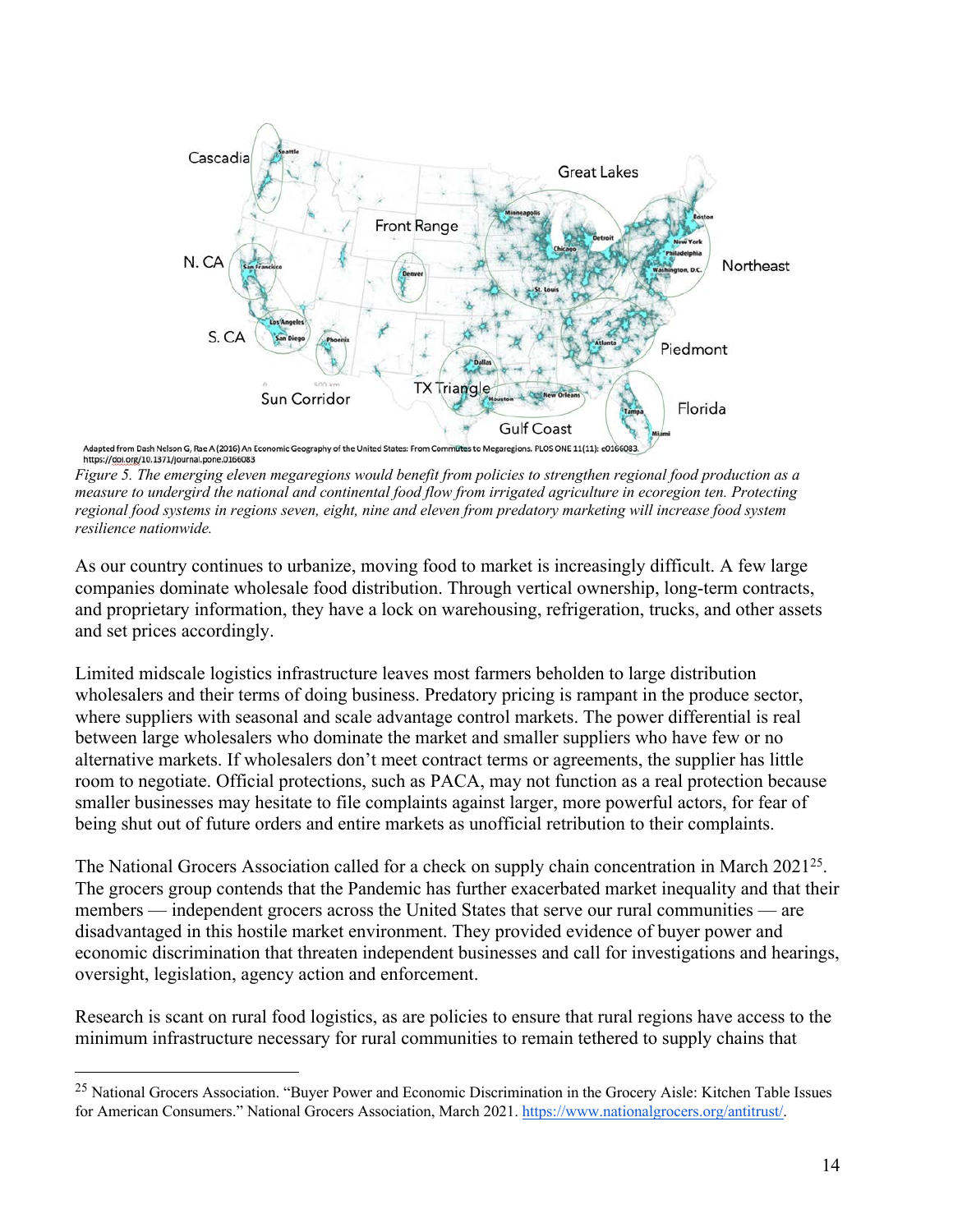serve urban regions. Because rural stores receive and sell produce with a low frequency, distributors must move less than a full truckload or make multiple stops. Both of these options increase the cost of moving refrigerated products, which is passed down to the rural consumer. Deliveries are infrequent, so produce quality varies. Coordinating and optimizing rural food logistics is critical for independent stores to thrive<sup>26</sup>.

National and large regional grocery chains invest in distribution centers to improve logistical capacity for their proprietary supply chains. Independent regional distributors need access to similar warehousing especially for cold chain deliveries so that they may reduce transportation costs. In other countries, these multi-tenant warehouses are recognized a critical public infrastructure<sup>27</sup>.

Early findings on produce wholesale distribution document the impact of insufficient wholesale competition in one rural study region. Using 2019 TransSearch data on freight movements into Wisconsin, produce per capita in remote rural counties is at the very low end of the spectrum resulting in low food access. Interviews with retailers and distributors indicate that too few businesses provide wholesale distribution for this region resulting in non-competitive markets.



*Figure 6. 2019 leafy fresh vegetable tonnage per 1000 residents in Northern Wisconsin. Interviews indicate a seasonal swing in availability. Wholesale produce trade increases dramatically during peak summer tourism season.* 

*(20) How could other USDA programs, services, and authorities be further deployed to enhance access to retail markets for agricultural producers and SME food processors? How might grants, loans, and other support from USDA enhance access to retail markets by local and regional food enterprises? How might food and nutrition grant and loan programs better support competition in* 

<sup>&</sup>lt;sup>26</sup> Evangelista, Pietro, Bettina Williger, Girma Gebresenbet, and Serena Micheletti. "Managing Logistics and Supply Chain in Rural Areas: A Systematic Analysis of the Literature and Future Directions." In *New Metropolitan Perspectives*, edited by Carmelina Bevilacqua, Francesco Calabrò, and Lucia Della Spina, 157–66. Cham: Springer International Publishing, 2021.

<sup>&</sup>lt;sup>27</sup> Miller, Michelle. "Identifying Critical Thresholds for Resilient Regional Food Flows: A Case Study from the U.S. Upper Midwest." *Frontiers in Sustainable Food Systems* 5 (2021): 371. https://doi.org/10.3389/fsufs.2021.684159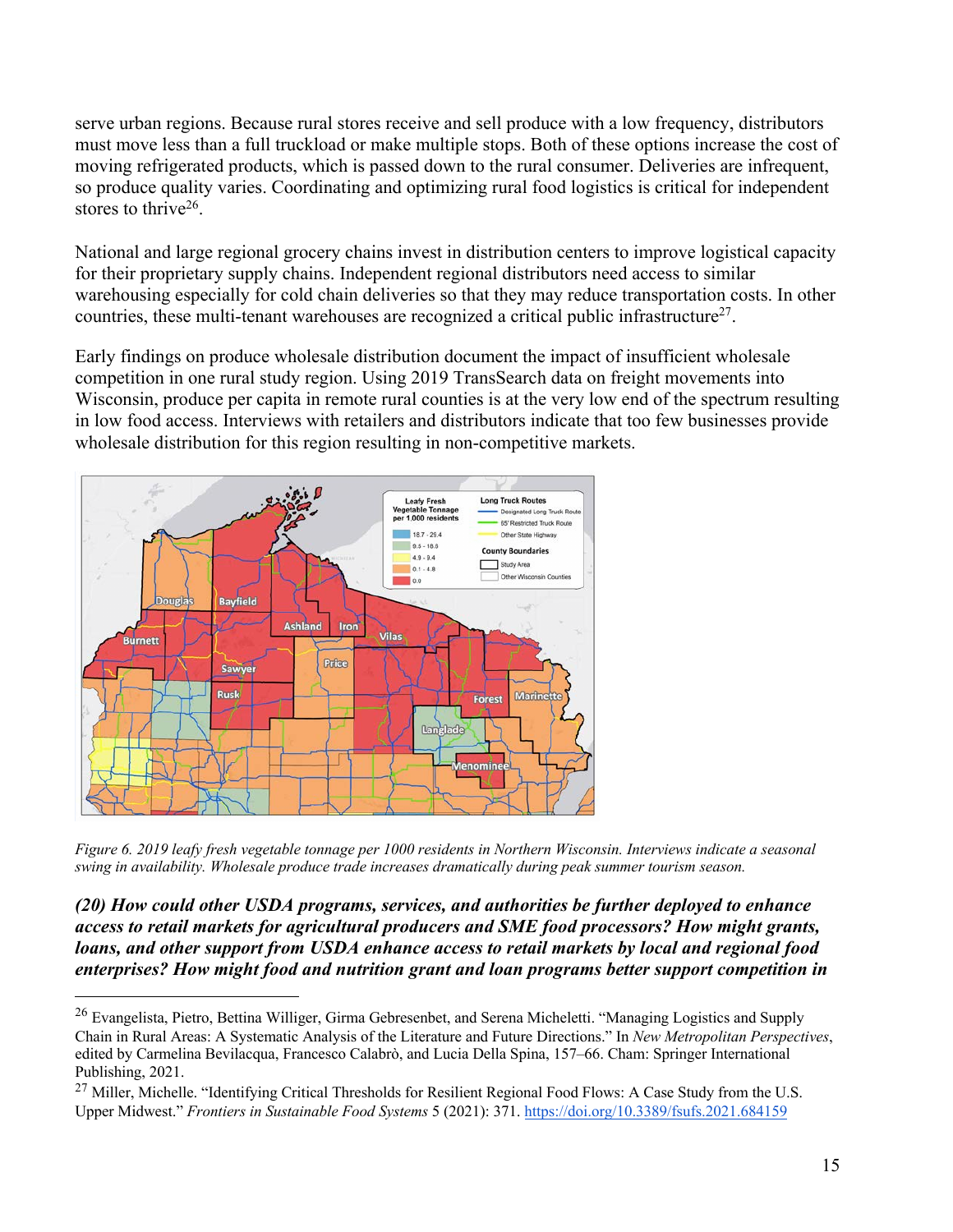#### *retail and better access for producers and SME processors? How might government procurement processes further support agricultural producers and SME processors effectively access institutional customers, such as schools and hospitals? [7]*

There are two things to consider when developing programs to improve competition in wholesale distribution. First, retail and institutional food service use two distinct distribution pathways. This means that work to improve farm-to-institution distribution may not address needs for wholesale food distribution serving grocery stores. Ensuring separate programs for these two streams is necessary. For example, product aggregation to reach scale is necessary for both, and yet will require a different set of specifications and relationships for these different markets.

Second, work that bolsters charitable supply chains may not improve wholesale distribution for grocery retail, and in some cases may compete with retail. Supporting SMEs builds community wealth overall. Because charity food programs rely on volunteers and donations, they don't have comparable economic development benefits to the communities where they operate.

Adding small cold storage facilities for the sole benefit of charitable food distribution does not improve food access for all. If these facilities were open to any business or nonprofit, they would make a greater impact on the system overall. Although charitable food supply chains deserve support, it may be more equitable to support collaboration between businesses and food banks and pantries. For instance, our interviews indicate that some charitable food organizations are working with local groceries to supply pantries, rather than creating separate supply chains. This increases order volume for the grocery store, lowering food prices for the entire community.

*What additional information or transparency could USDA's Market News Service provide on retail, wholesale, or distribution markets, through the Livestock Mandatory Reporting Act of 1999 or otherwise? [9] Are there information or educational tools, services, or access to data that could be helpful? What additional market analysis or advocacy could USDA do with respect to local and regional food systems, transportation, or otherwise that could support fair and competitive food retail and distribution markets? [10]*

Geographic market network analysis at the regional level is necessary to assess the strength of any given region to undergird the national production and distribution network. This analysis could be especially useful for regions, states and cities to plan targeted public investment in food systems resilience. USDA-AMS could provide such analysis on a five-year basis, coinciding with the release of Commodity Flow Survey data. This would assist federal agencies and policy makers in monitoring progress and targeting public investment in moderating market concentration.

Interviewees in the Grassland 2.0 project expressed a great deal of interest in cooperative models of processing, marketing, and farming – something that the USDA could develop more programs to support. Some interviewees talked about this specifically as a way to give farmers more control over their supply chains, as a means of helping beginning and underserved farmers enter farming, and as a way to create better conditions for workers in processing plants. Several Tribal members were interested in opening their own processing plants to help build Tribal food security and sovereignty, both having greater access to a resilient and sustainable food supply and reclaiming control of their own food production on their own terms. However, one interviewee also mentioned how cooperatives, like many dairy co-ops, can become subject to corporate capture or get so large that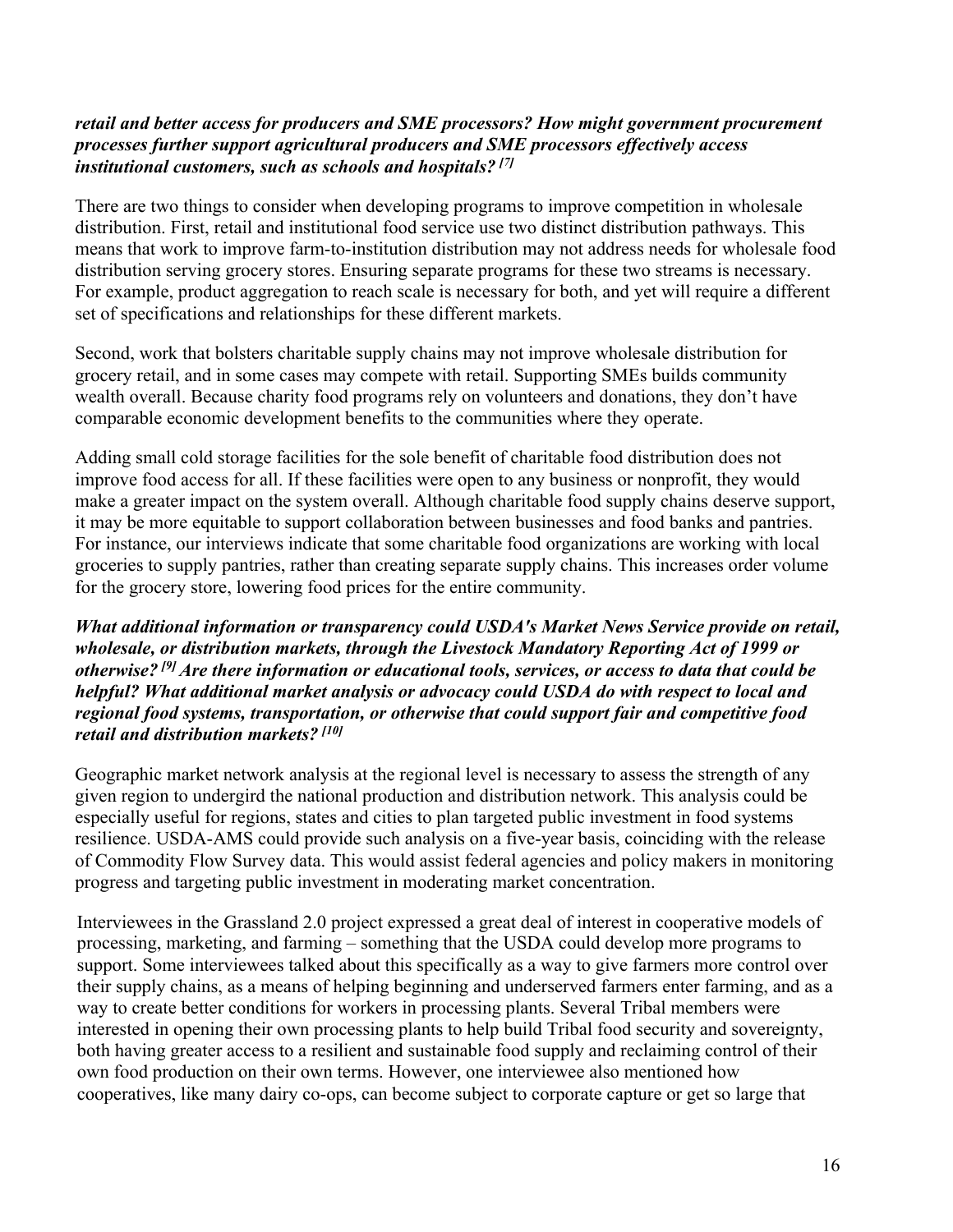they limit the power of farmers to have a say in their markets rather than expanding it. He recommended updating the legal frameworks for cooperatives to ensure new cooperatives aren't subject to corporate capture as in the dairy industry.

"We don't have to deal with any of the logistics of processing…being in a co-op means there's a centralized team who deals with all that, so that we just have to grow chickens…Yeah, I think, that is the most tangible benefit since it just makes us able to run the business on the production side, and it's phenomenal." –Beginning chicken farmer and member of a farming and marketing cooperative, Minnesota

"We're pretty seasonal in our meat prep availability and trying to figure out how we can manage continuing to farm like we do, but then still try to have product more year-round. I think if there's ways that we can…collaborate (with other farmers) on meeting customer needs, that could be helpful. Or even...the Grass-fed Beef Cooperative in Wisconsin, they expanded to pork, but is there opportunity to even expand to other proteins?" –Goat farmer, Wisconsin

#### **Conclusion**

Geographic and enterprise ownership concentration distort and suppress market signals necessary for healthy competitive markets and agricultural and food policies. This has limited farmers choices and made it more difficult for small and midsized farmers and SME processors to stay in business. It has also allowed companies to lobby for policies that externalize many of their costs (in terms of environmental damage, low wages, and healthcare costs due to labor abuses and subsidies for highly processed foods) onto taxpayers, increasing their bottom line at the expense of the public.

There is a need to address market consolidation through antitrust and other regulations, and to supplement national analysis with regional analysis to consider region-specific differences in market structure and agroecological production. Regulations, policies and support programs could be refined to reflect regional and scale differences in such a way that would encourage entrepreneurship without sacrificing food safety. This would improve resilience at the regional level and stimulate rural development.

Sincerely,

The Undersigned.